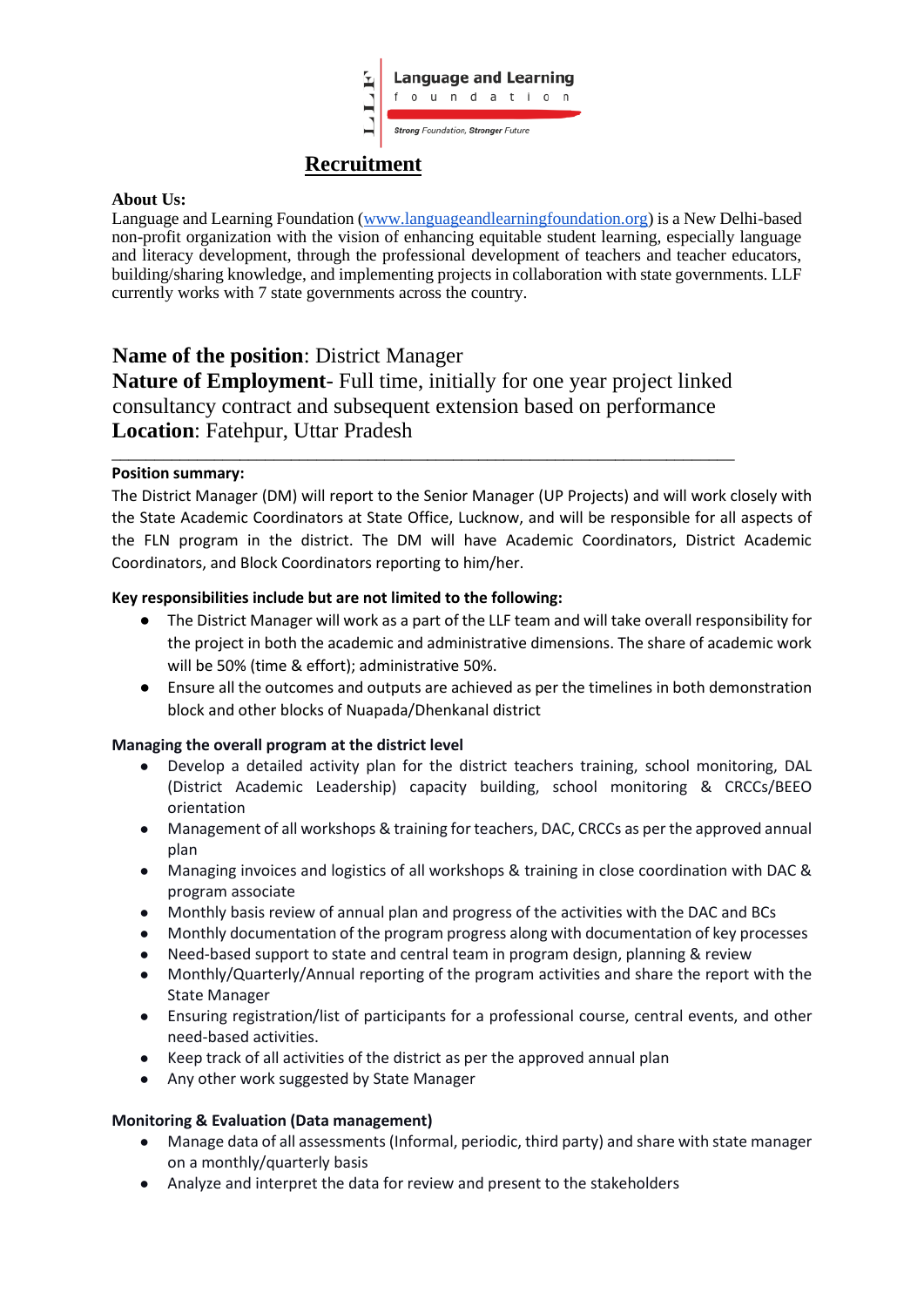- Manage & share school monitoring data of the whole district every month
- Keep a record of updated numbers for schools, teachers, enrolment, district/block officials Create a district master sheet of all data related to the program
- Managing monitoring data of visits by officials & CRCCs

## **People Management**

- Conduct weekly conferences with all block coordinators to review the progress and plan
- Monthly basis meeting with block coordinators in consultation with SAC & state Manager
- In collaboration with SACs organize capacity building sessions for BCs
- Quarterly performance-based one on one with the whole team
- Management of leave & other approvals as per organization policy
- Ensure approval & review of the fortnightly plan by BCs
- Conduct annual appraisal with the DAC

#### **Logistics and invoice management**

- Create a checklist for training and workshop management and plan the training as per the checklist
- Orient DAC/BCs on training and review meetings management
- Orient DAC/BCs on invoice management & timely sharing all invoices (training, events & travel) with program associate
- Identity vendors and building long term relationships

#### **Stakeholder Management**

- Liaison with a government official regarding project monitoring and mentoring at district levels like BSA, DC-Training, DIET including BEEO and CRCCS
- Work closely with district and block officials, DAL to enhance their understanding of the FLN pedagogy reform and motivate them to do school visits to see best practices.
- Ensure monthly block and district officials review meeting
- Submitting monthly/quarterly/yearly reports to the District education department and State Manager based on the pre-determined objectives
- Ensuring government ownership of the program

#### **School Monitoring**

- Ensure observation in schools (10 visits) every month (Non-Negotiable)
- Fill the monitoring format in excel or app of all schools visited
- Update data of monitoring visits by officials

## **Qualifications, Skills, and Abilities:**

- Post-Graduation are equivalent degree required and preferably Management background
- Experience of working in education projects that involve training, material development, and capacity building
- Proficiency in reading and writing in Hindi and English
- Experience of work in early grades /primary education projects is desirable
- 5 7 years of experience in project management (preferably education-related programs)
- Experience if working with District administration and education system including is required
- Proficient in MS Office (Excel, Access, Word, PowerPoint, etc.)
- An analytical mindset with problem-solving skills
- Excellent communication and collaboration skills; and fluency in English and Hindi
- Strong interpersonal skills, with experience in building & managing relationships